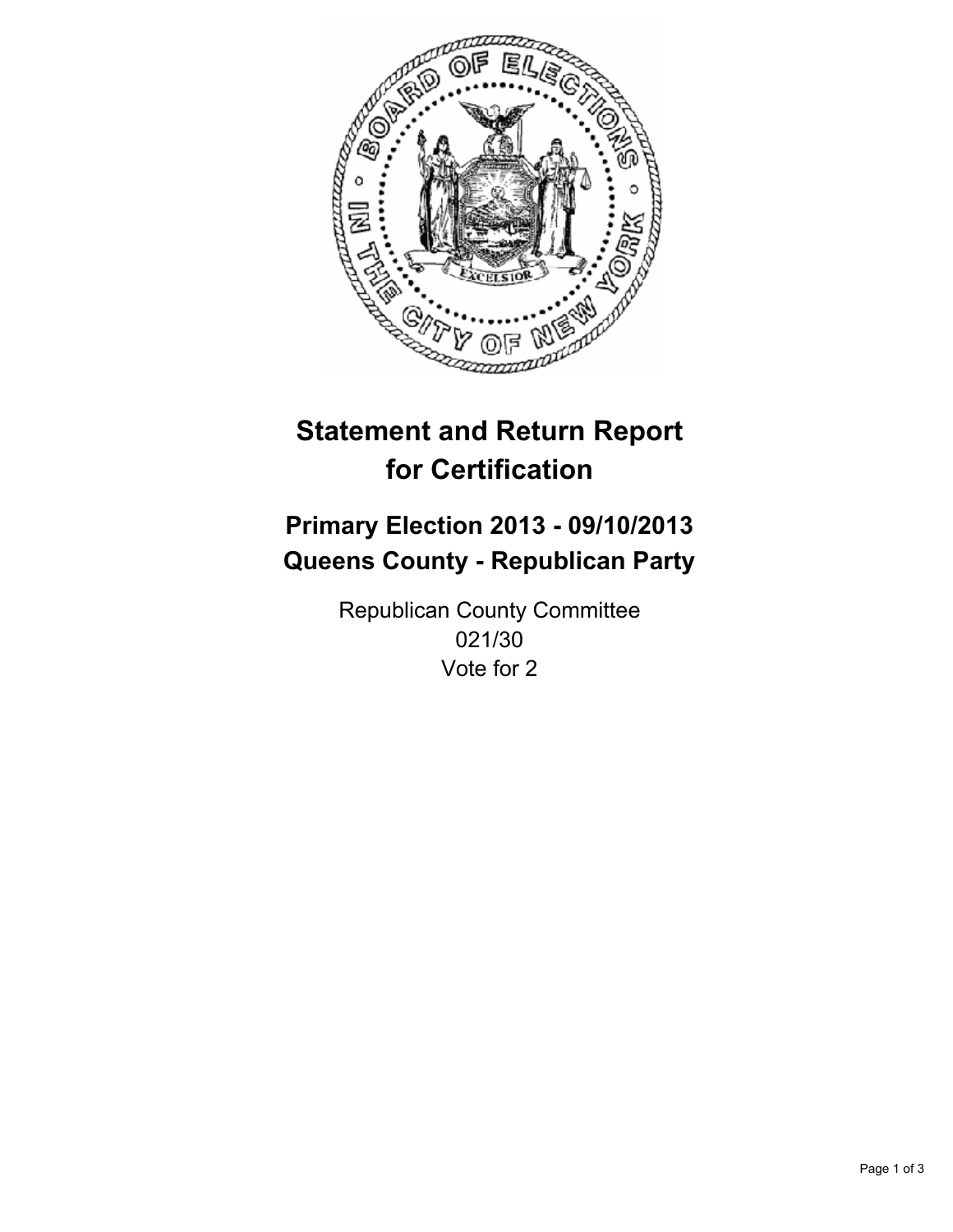

## **Assembly District 30**

| <b>EMERGENCY</b>           |    |
|----------------------------|----|
| ABSENTEE/MILITARY          | 0  |
| <b>FEDERAL</b>             | 0  |
| SPECIAL PRESIDENTIAL       | 0  |
| AFFIDAVIT                  | 0  |
| <b>MARILYN MCANDREWS</b>   | 13 |
| <b>MARY NESDALE</b>        | 9  |
| <b>JOHN G.GOLIS</b>        | 11 |
| <b>GLENN P. GALLIGNANO</b> | 10 |
| <b>Total Votes</b>         | 43 |